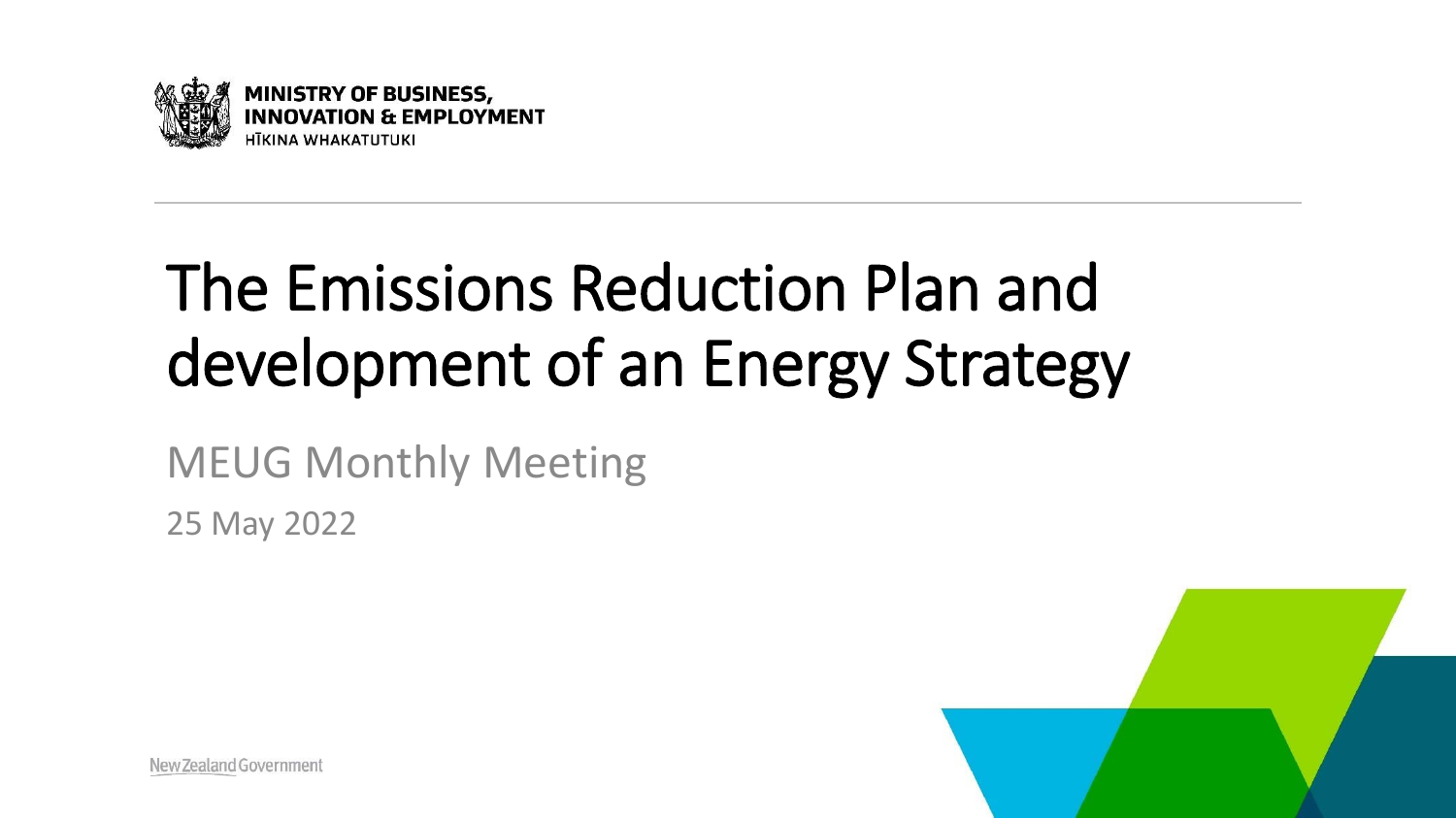## Agenda

| # | <b>Item</b>                                                 |
|---|-------------------------------------------------------------|
|   | Emissions Reduction Plan – overview and key new initiatives |
|   | Developing an energy strategy                               |
|   | Discussion $-$ your views on the energy strategy            |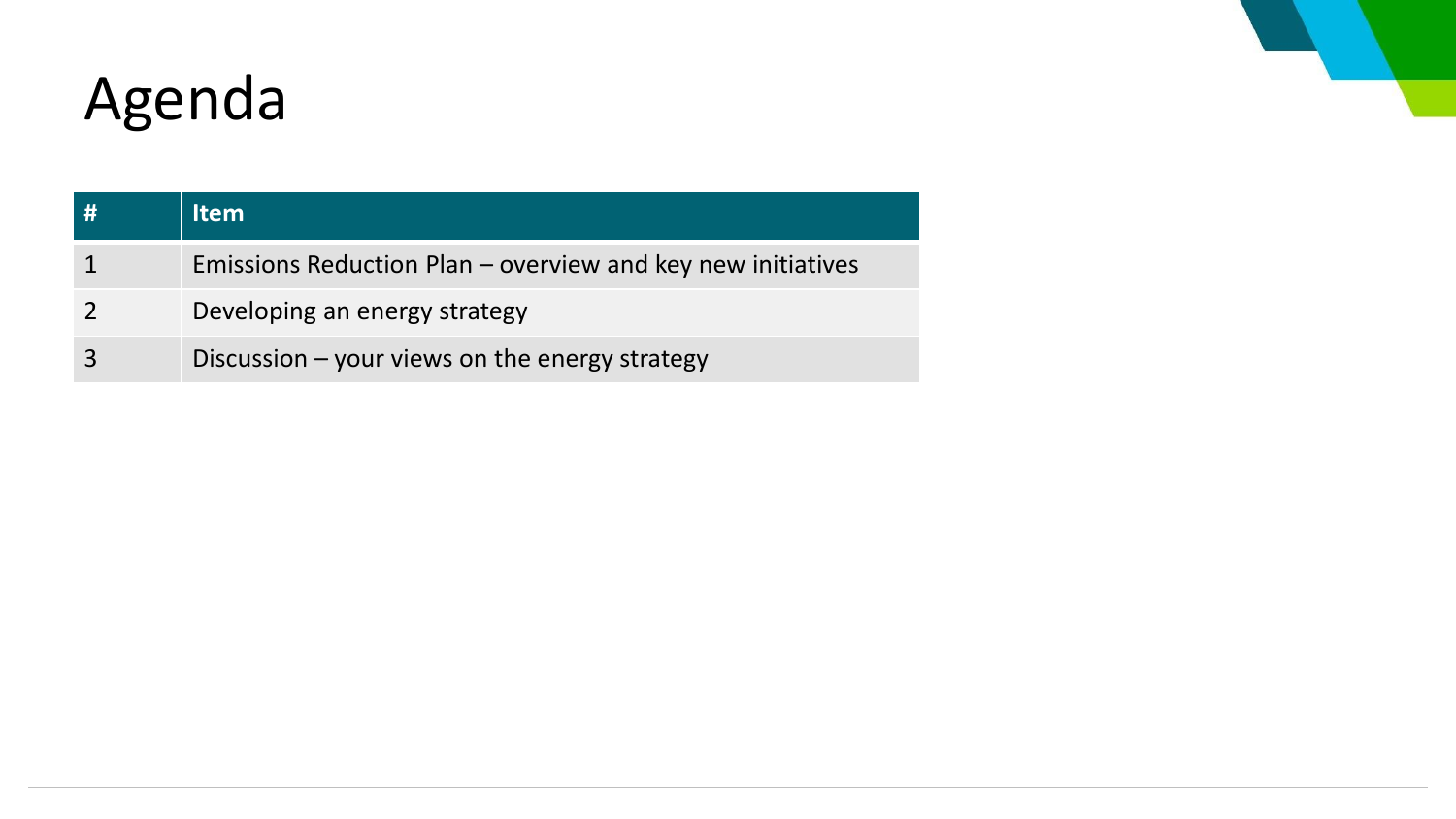### Emissions Reduction Plan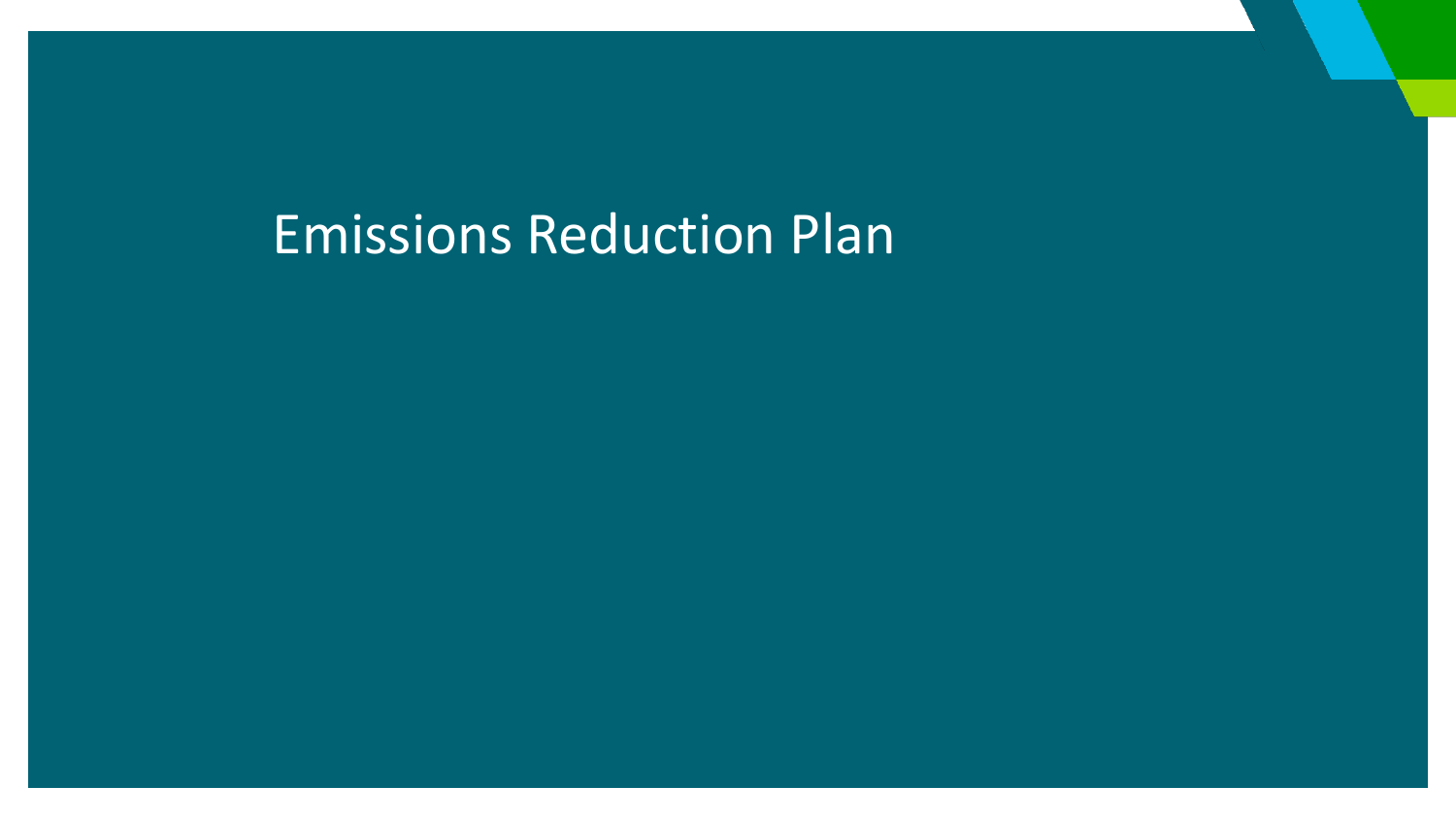### Context setting: Emissions Reduction Plan

#### Contributing to global efforts to limit warming to 1.5˚ C

Emissions reduction Targets

By 2050:

Long-lived greenhouse gas emissions are net zero

Biogenic methane emissions Are 24-47% below 2017 levels

#### Emissions budgets

Interim targets that step towards 2050



EB1 = 290 Mt CO2e EB2 = 305 Mt CO2e EB3 = 240 Mt CO2e

#### Emissions reduction plans

The policies and strategies to achieve the emissions budgets

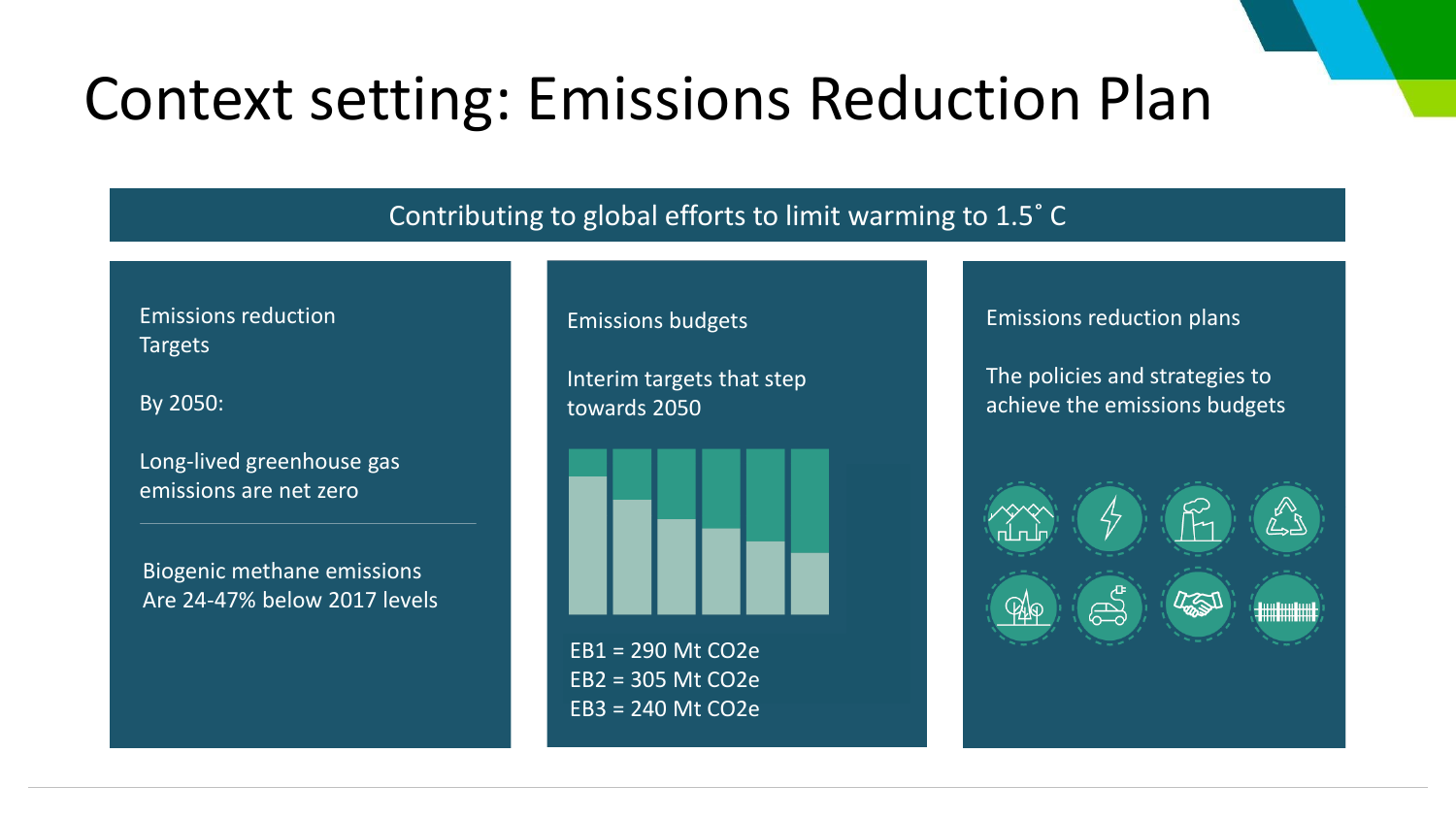### How Energy and Industry fits in the ERP



#### **Core actions in chapter 11 around 5 Focus Areas:**

- 1. Use energy efficiently and manage demand for energy
- 2. Ensure the electricity system is ready to meet future needs
- 3. Reduce our reliance on fossil fuels and support the switch to low-emissions fuels
- 4. Reduce emissions and energy use in industry
- 5. Strategic approaches and targets to guide us to 2050

| Linked actions are located throughout the ERP: |                                        |  |  |
|------------------------------------------------|----------------------------------------|--|--|
| Ch.3                                           | Equitable transition                   |  |  |
| Ch.9                                           | <b>Circular Economy and Bioeconomy</b> |  |  |
| Ch. 10                                         | Transport                              |  |  |
| Ch. 12                                         | <b>Building and Construction</b>       |  |  |
| Ch. 14                                         | Forestry                               |  |  |
| Ch. 15                                         | Waste                                  |  |  |

**2050 Vision: Aotearoa New Zealand will have a highly renewable, sustainable and efficient energy system supporting a low-emissions economy**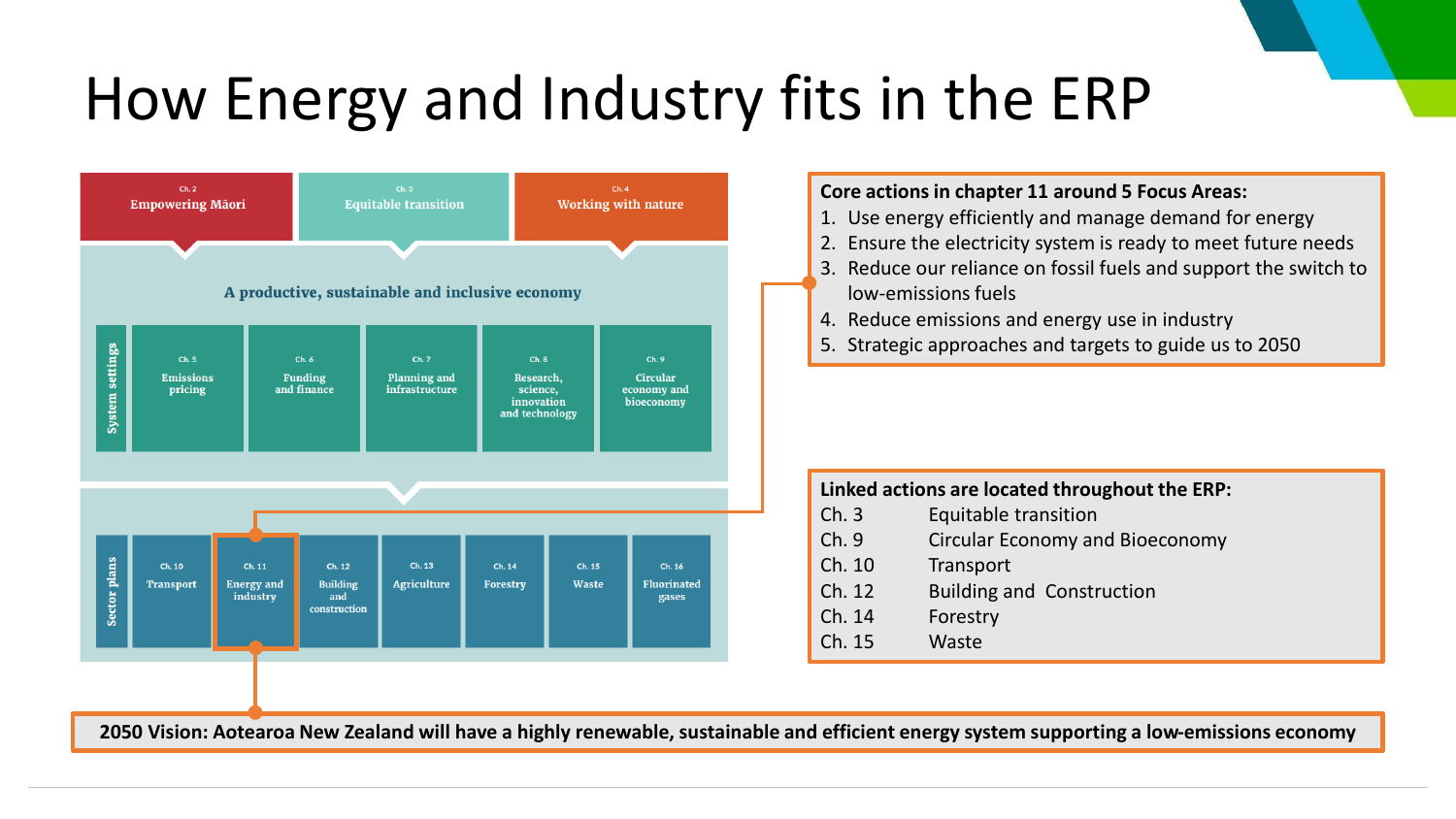# The key new Energy & Industry actions

• Focus area 1: Use energy efficiently and manage demand for energy

| <b>Rebates for</b> | <b>Warmer Kiwi</b>    |
|--------------------|-----------------------|
| businesses         | <b>Homes extended</b> |
| installing high    | to help low           |
| energy efficiency  | income NZers          |
| equipment          | achieve warmer        |
|                    | drier homes           |

### • Focus area 2: Ensure the electricity system is ready to meet future needs

| Develop            | Explore               | Investigate               | Funding for      |  |
|--------------------|-----------------------|---------------------------|------------------|--|
| regulatory         | government            | <b>Electricity Market</b> | community based  |  |
| settings to enable | <b>Power Purchase</b> | <b>Measures to</b>        | renewable energy |  |
| investment in      | Agreements            | support transition        | projects         |  |
| offshore           |                       | to a highly               |                  |  |
| renewable energy   |                       | renewable system          |                  |  |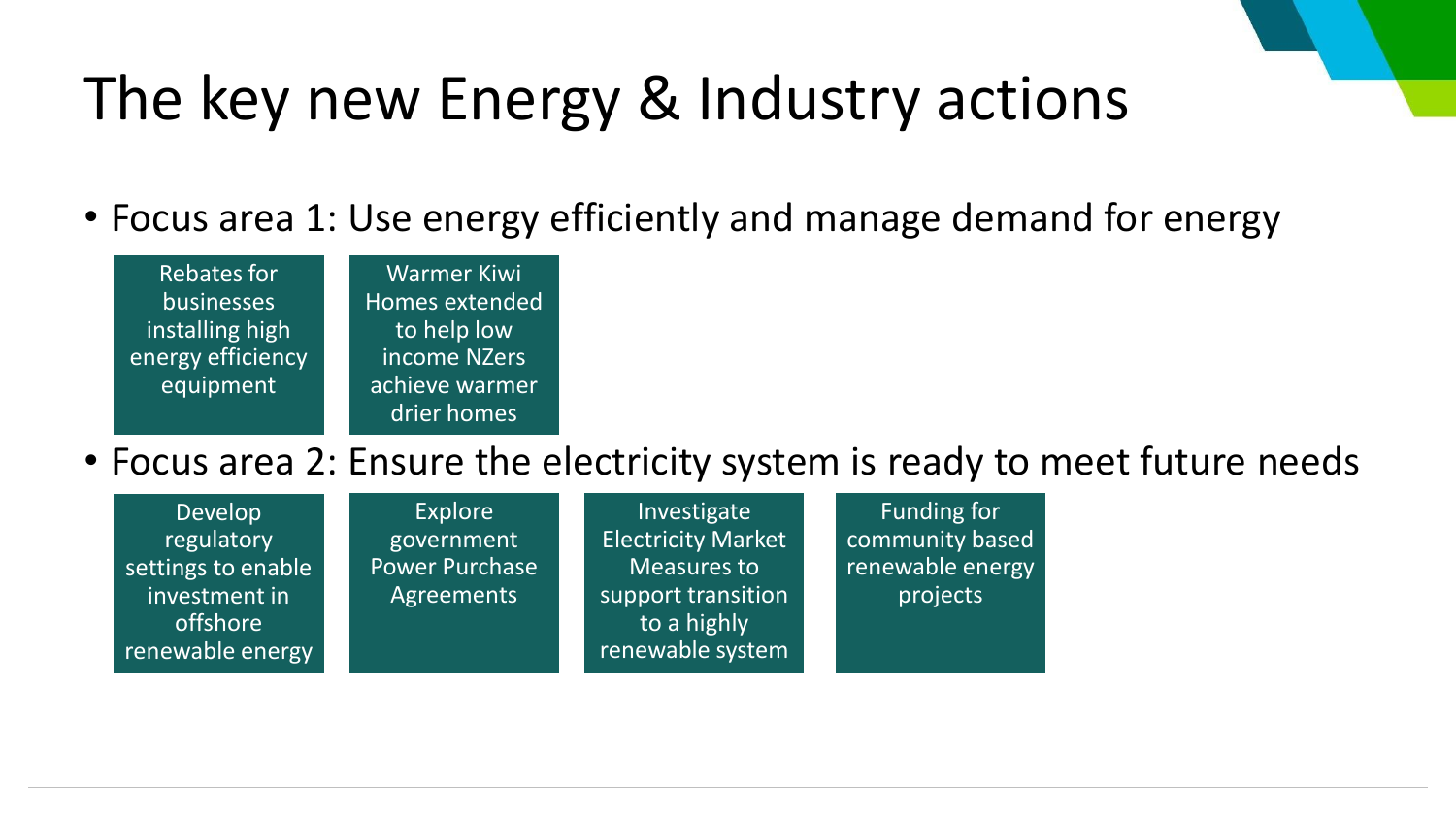• Focus area 3: Reduce our reliance on fossil fuels and support the switch to low emissions fuels



• Focus area 4: Reduce emissions and energy use in industry

| Develop an      | Significantly   | Develop a           |
|-----------------|-----------------|---------------------|
| action plan for | expand the GIDI | framework for       |
| decarbonising   | programme       | addressing          |
| industry        |                 | emissions from      |
|                 |                 | single firm hard to |
|                 |                 | abate industries    |

• Focus area 5: Strategic approaches and targets to guide us to 2050

Set a target of 50% energy use from renewable sources by 2035

Develop an energy strategy by end 2024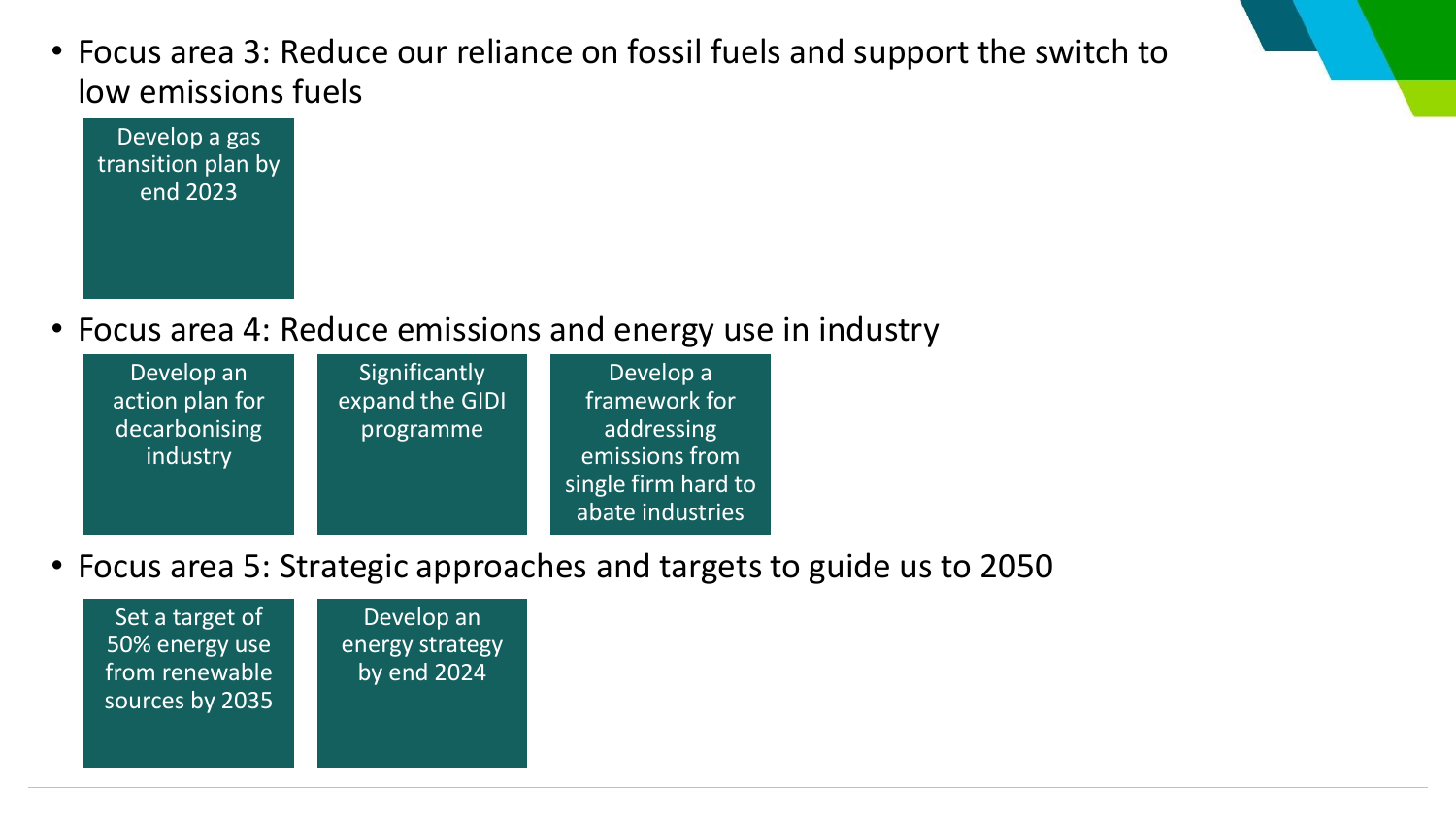### Developing an energy strategy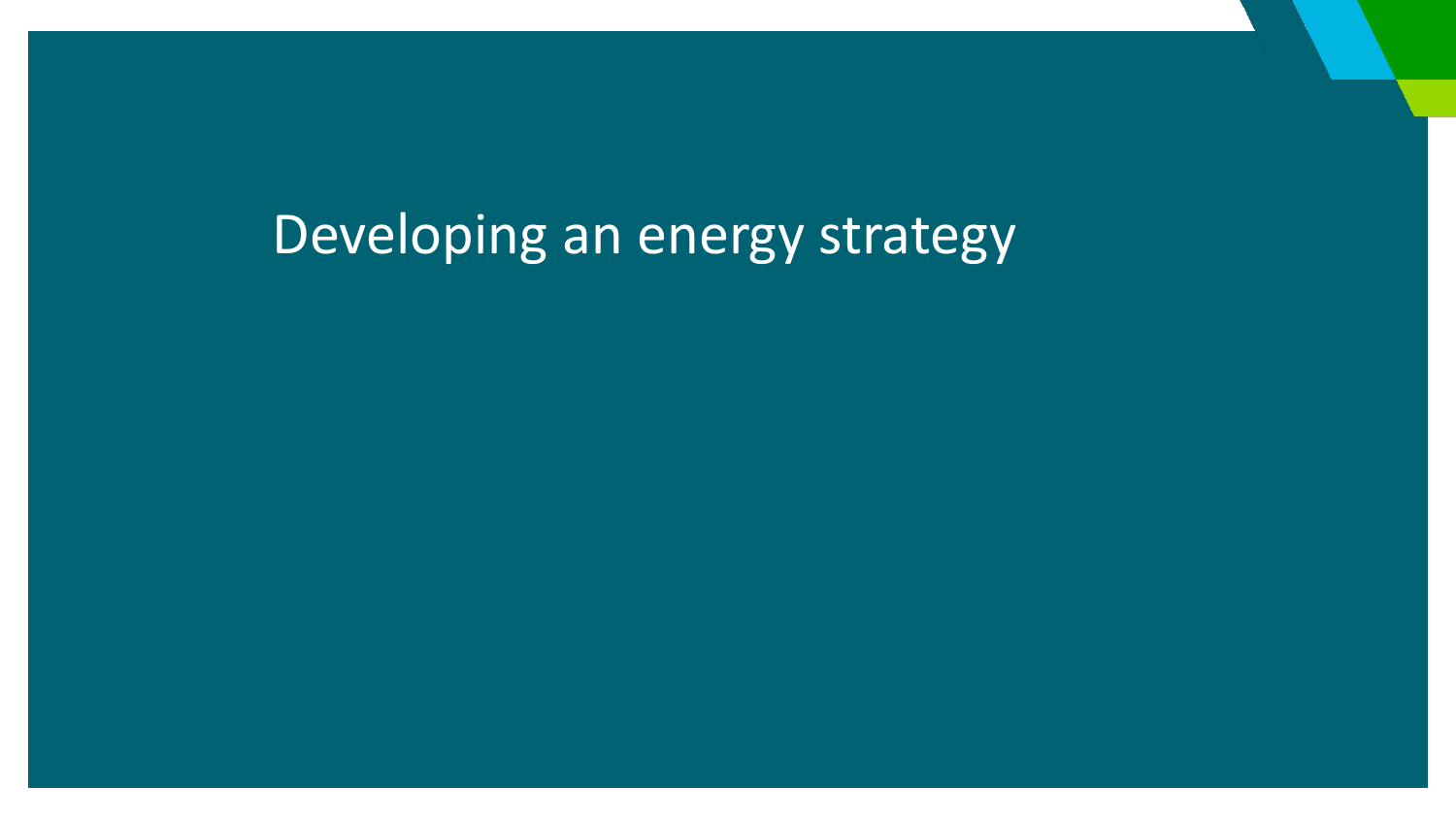## Developing an energy strategy by end 2024

*"The Government will develop strategies to achieve its vision for a net-zero economy in 2050, where energy is accessible and affordable, secure and reliable, and supports New Zealanders' wellbeing.* 

*This includes developing an energy strategy to address strategic challenges in the energy sector, and signal pathways away from fossil fuels."*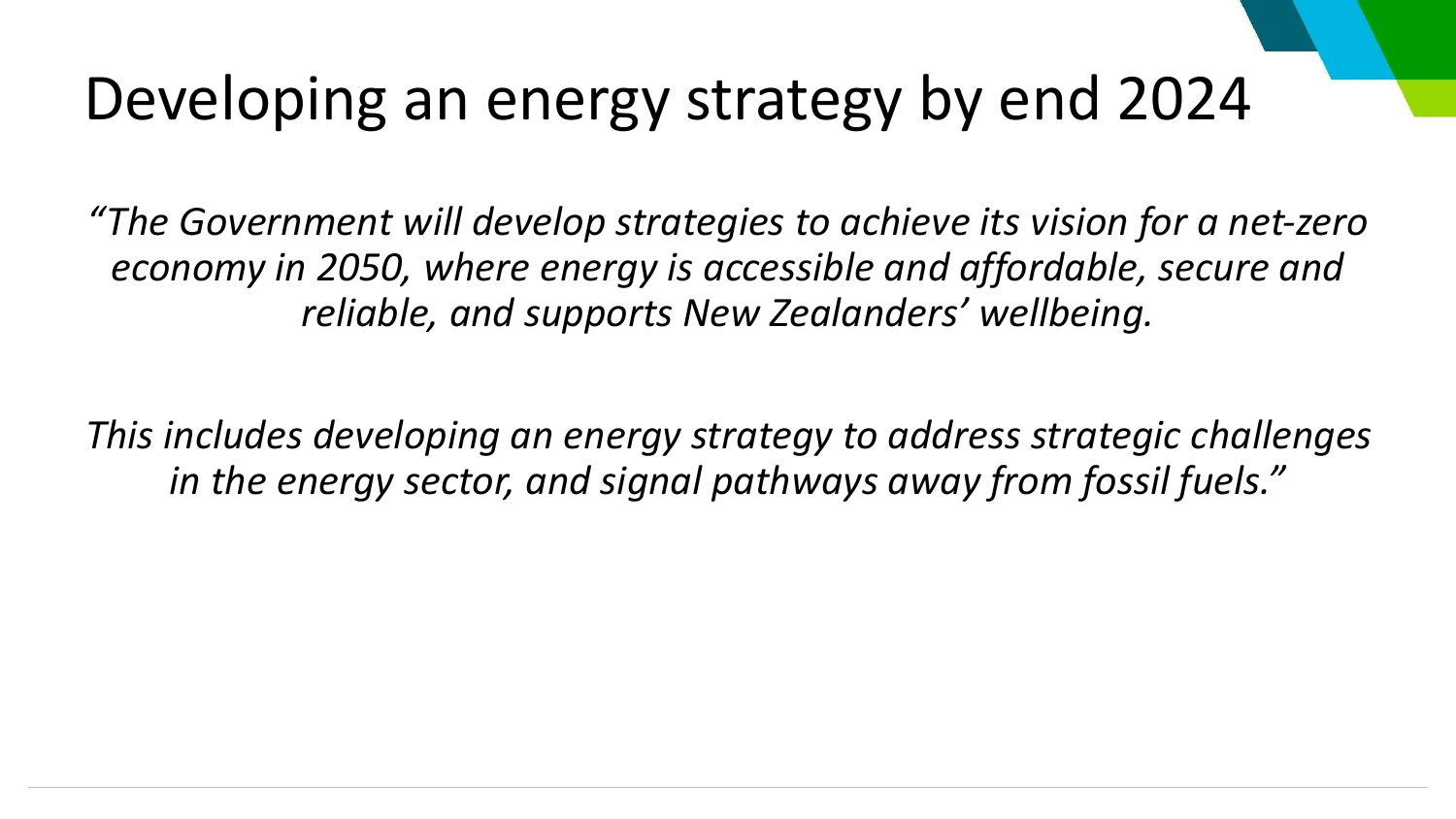# Some of the ideas we have heard already

- Stakeholders want more engagement and opportunities for input (than the standard consultation paper process)
- Early discussions and clarity on scope will be important
- A good strategy will require a clear vision and objectives
- Don't forget the trilemma: it's fundamental that New Zealand has an affordable, secure, and reliable energy system
- An energy strategy should be enduring (not just a short term plan)
- A strategy should help with prioritisation what are the most urgent actions?
- A strategy should identify the critical enablers to realise the transition (or barriers standing in the way of the transition)
- An energy strategy needs to confront the energy trade-offs